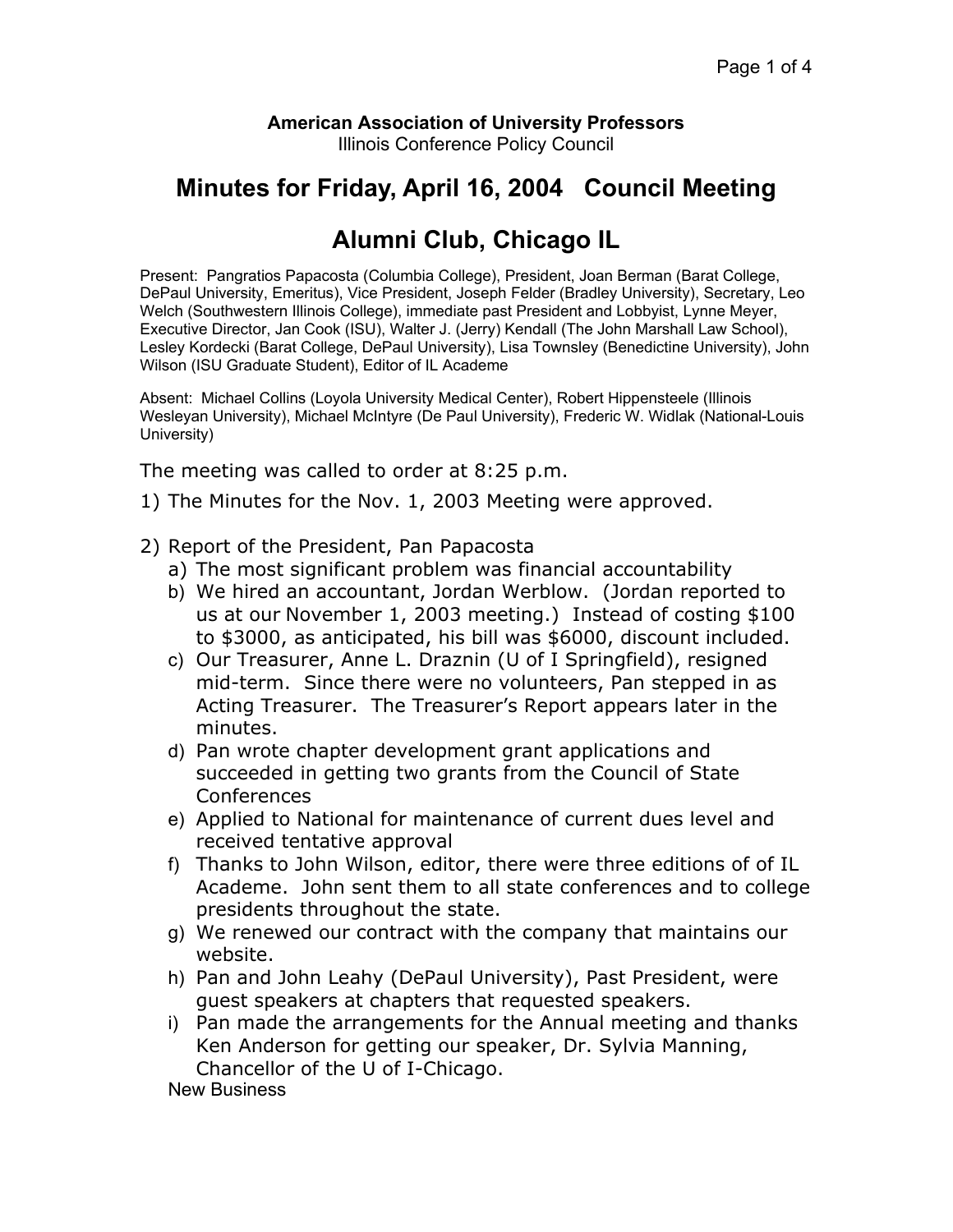a) "Administrator of the Year" award. Pan proposed that we give Sylvia Manning Chancellor of the U of I-Chicago) an "Administrator of the Year" award. This led to a heated discussion. In view of ongoing labor disputes and an organizing drive on her campus Jerry Kendall and Leo Welch thought that the award was improper and premature at this time.

Jerry Kendall made a motion to appoint a committee to develop criteria and process for such an award and to report back to the Council at our next meeting. John Wilson proposed that it not be limited to administrators, but be open to all non-faculty, including, for example, legislators and journalists, as well as administrators.

b) Report of the Nominating Committee. Members present and reporting: Lisa Townsley (Benedictine University) and Walter (Jerry) Kendall (The John Marshall Law School). Other members were Peter N. Kirstein (History & Political Science, St. Xavier) Ken Kantor (sp?) (National Lewis), Ken Anderson (U of I). Walter Kendall chaired.

Nominees are:

President: Pan Papacosta V.P.: Leo Welch Treasurer: Lisa Townsley Council members at large: Peter N. Kirstein (History & Political Science, St. Xavier), Lee Maltby (Social Work, St. Augustine)

We also discussed creating a new Council seat for contingent faculty and appointing Joe Berry to that position.

Pan asked if anyone present would be willing to serve on the next nominating committee, and Lisa Townsley and Walter (Jerry) Kendall both agreed to do so.

After submitting the report of the Nominating Committee Lisa and Jerry left the meeting early. .

- c) External Activities: Pan Papacosta, Ken Anderson, and Leo Welch attended the Annual National Meeting as voting delegates from Illinois. John Wilson and Joe Felder also attended (Joe as a member of the National Council). The Illinois Conference sent Lynne Meyer and Leo Welch to an AAUP Summer Institute in New Mexico. Leo Welch was the keynote speaker at the Kansas State Conference.
- d) How to revitalize the Conference and chapters. We will continue to try to identify chapter officers. We will improve the webpage,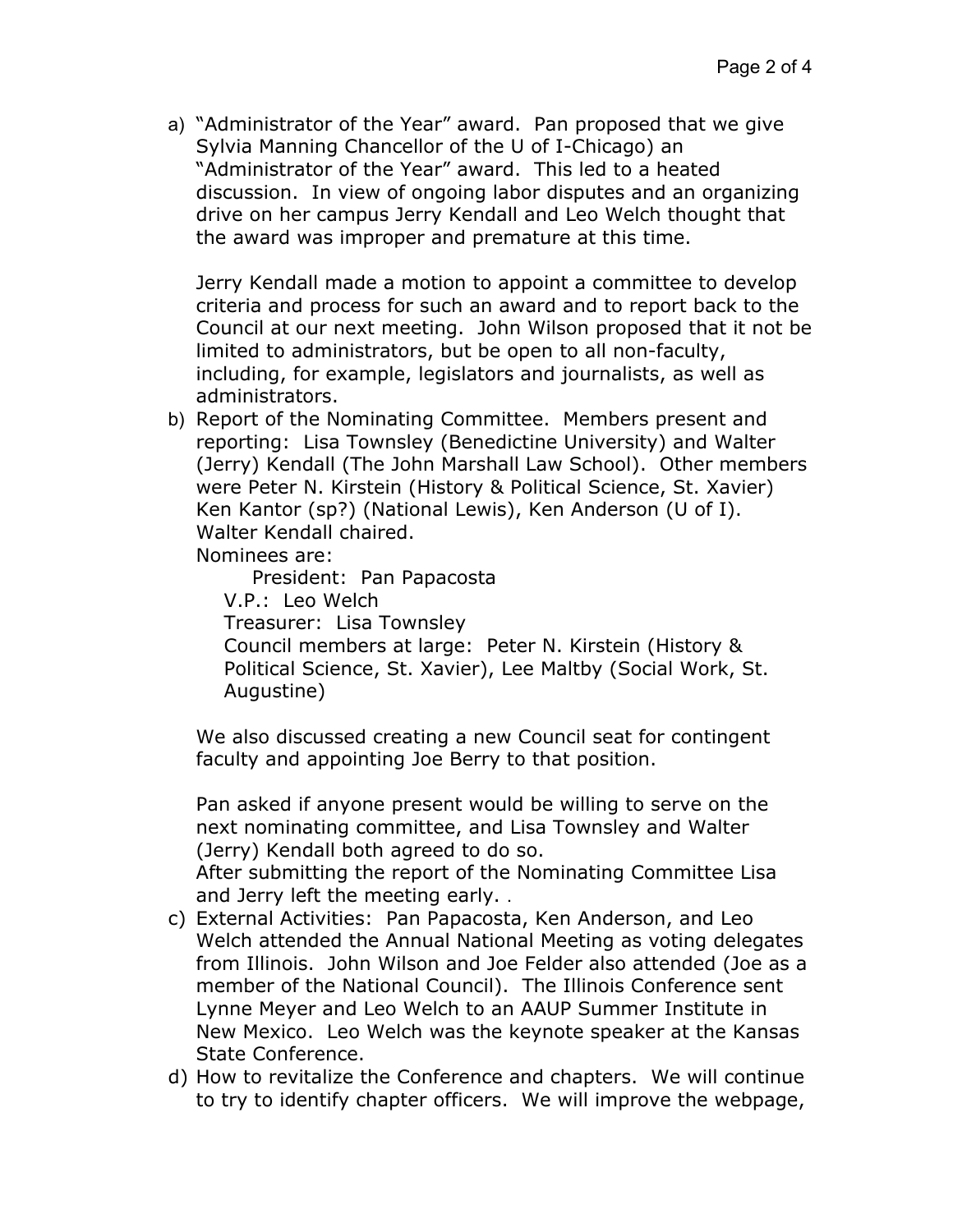newsletters, and IL Academe. Pan wants to prepare a brochure: "What Your Conference Can Do For You," and distribute it to chapters. It would about \$1000-\$1500. Joan Berman (Barat College, DePaul University, Emeritus) so moved and the motion passed unanimously.

Leo Welch suggested that we consider providing workshops.on Academic Freedom at the meetings of other organizations, such as the Statewide Teaching and Leaning Conference in Springfield.

- e) Proposed changes for next year's Annual Meeting. Pan Papacosta proposed that he Council meet Saturday morning, instead of Friday night. Lunch would be provided to Council members. The General Meeting would be from 1 to 3:300, followed by the business meeting.
- f) Treasurer's Report. Pan Papacosta, acting treasurer, gave the report.

A motion was made empower the President and the new Treasurer to formally apply for 504-C tax status or whatever other tax status seemed most appropriate to them, and to sign, on behalf of the Illinois State Council, all state and federal legal documents necessary to establish and maintain our status as a tax exempt organization. The motion passed unanimously. We now have a valid IRS Tax ID number.

In view of the cost overrun with our former accountant, Pan has hired a new accountant.

Joan Berman moved acceptance of the Treasurer's Report

- g) IL-Academe. John Wilson (ISU Graduate student), editor, reiterated the need for news from chapters. John is considering adding state legislators to the distribution list.
- h) Barat and Mergers, generally. Lesley Kordecki (Barat College, DePaul University), proposed addressing the Barat experience and the concept of mergers in IL-Academe and elsewhere. She stated that AAUP should be involved in developing policies and standards.
- i) Legislative Report, Leo Welch. Leo attended the ACS CBC Conference in Denver, where he learned about an attempt by state legislators to identify and publicize the political affiliations of the humanities faculty. While the attempt is on hold, public universities have agreed to look into the political affiliations of their faculty. This may be the start of a national movement.

Leo reported on IL HB 4073 that would have empowered public university trustees to determine criteria for tenure and make